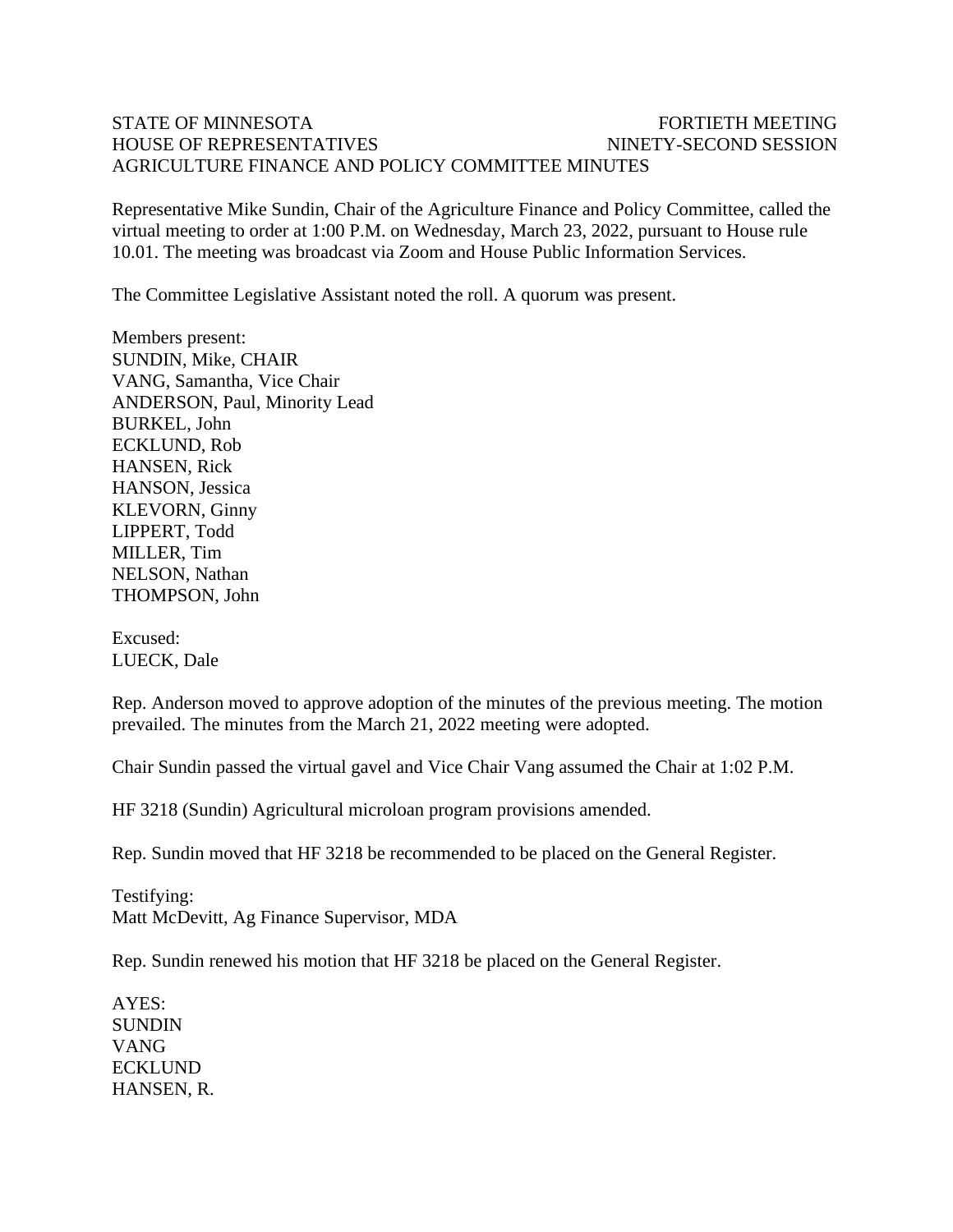HANSON, J. **KLEVORN** LIPPERT **THOMPSON** 

NAYS: **ANDERSON** BURKEL MILLER **NELSON** 

Excused: LUECK

There being 8 ayes and 4 nays, the motion prevailed, and HF 3218 was placed on the General Register.

HF 4366 (Sundin) Cooperative grant farmer established, grain indemnity fund established, agricultural provision policy and technical changes made, criminal penalties provided, and money appropriated.

Rep. Sundin moved that HF 4366 be laid over for possible inclusion in the supplemental finance bill.

Rep. Sundin moved the H4366A3 amendment. The motion prevailed, and the A3 amendment was adopted.

Minnesota Department of Agriculture walked the committee through HF 4366 and the Governor's supplemental budget recommendations.

Presenting: Andrea Vaubel, Deputy Commissioner, MDA Thom Petersen, Commissioner, MDA

Testifying:

David Van Eeckhout, Farm Program Director, The Good Acre Maeve Mallozzi-Kelly, AmeriCorps VISTA, Minnesota Farmers' Market Association Stu Lourey, Minnesota Farmers Union Laura Lemke, Executive Director, Minnesota Grain and Feed Association Rachel Sosnowchik, Public Affairs Specialist, Second Harvest Heartland Jim Falk, Falk Seeds

Rep. Sundin renewed his motion and HF4366, as amended, was laid over for further consideration.